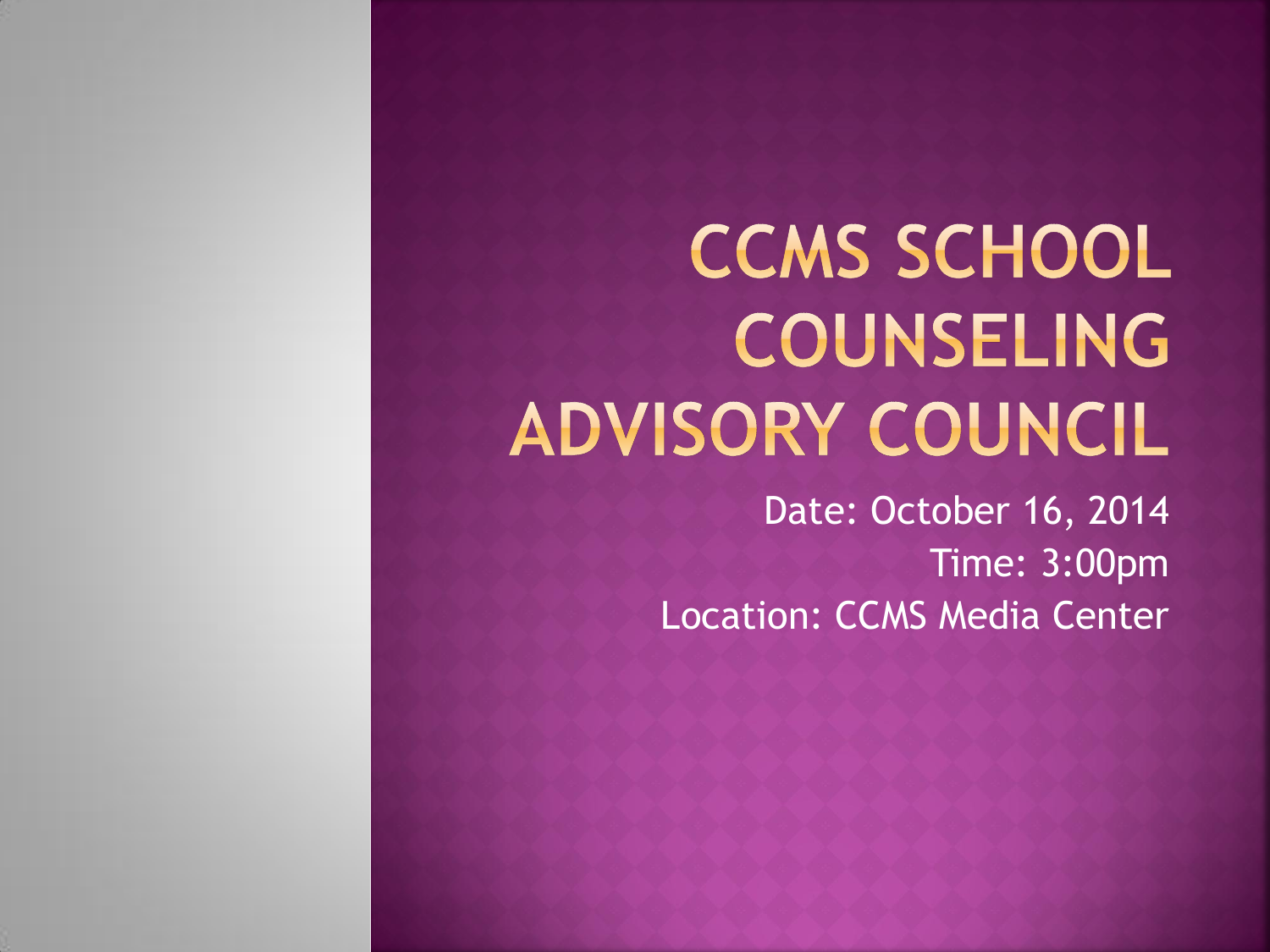# THANKS TO YOU!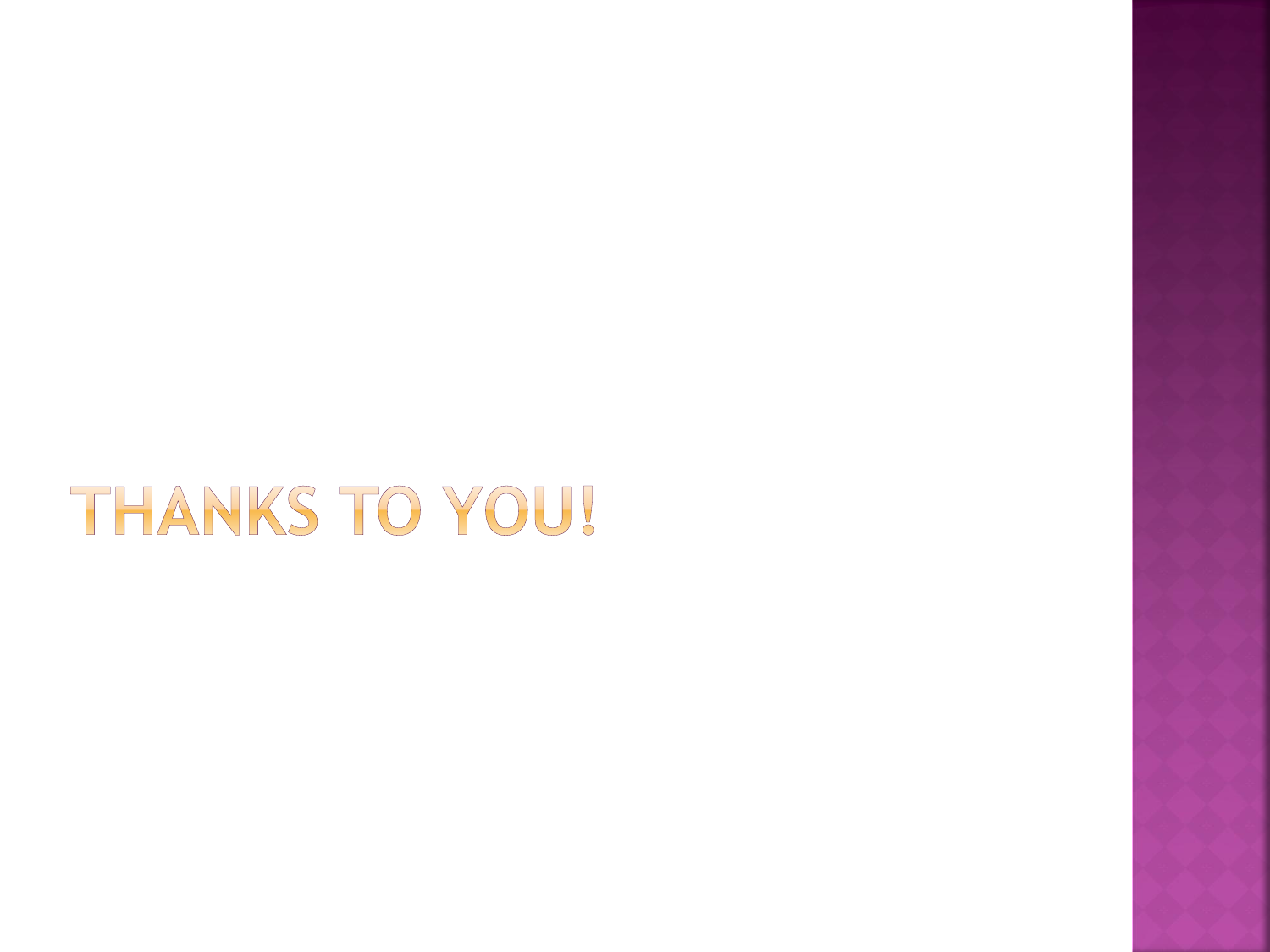# NEW STAFF

- We have 2 new full time counselors here at CCMS!
- We welcome Elizabeth Farris and Staci Kolkmeier to our department.
- **[elizabeth.farris@campbell.kyschools.us](mailto:elizabeth.farris@campbell.kyschools.us)**
- [staci.kolkmeier@campbell.kyschools.us](mailto:staci.kolkmeier@campbell.kyschools.us)
- [britane.swank@campbell.kyschools.us](mailto:britane.swank@campbell.kyschools.us)
- [erica.thomas@campbell.kyschools.us](mailto:erica.thomas@campbell.kyschools.us)
- [kelly.crowley@campbell.kyschools.us](mailto:Kelly.crowley@campbell.kyschools.us)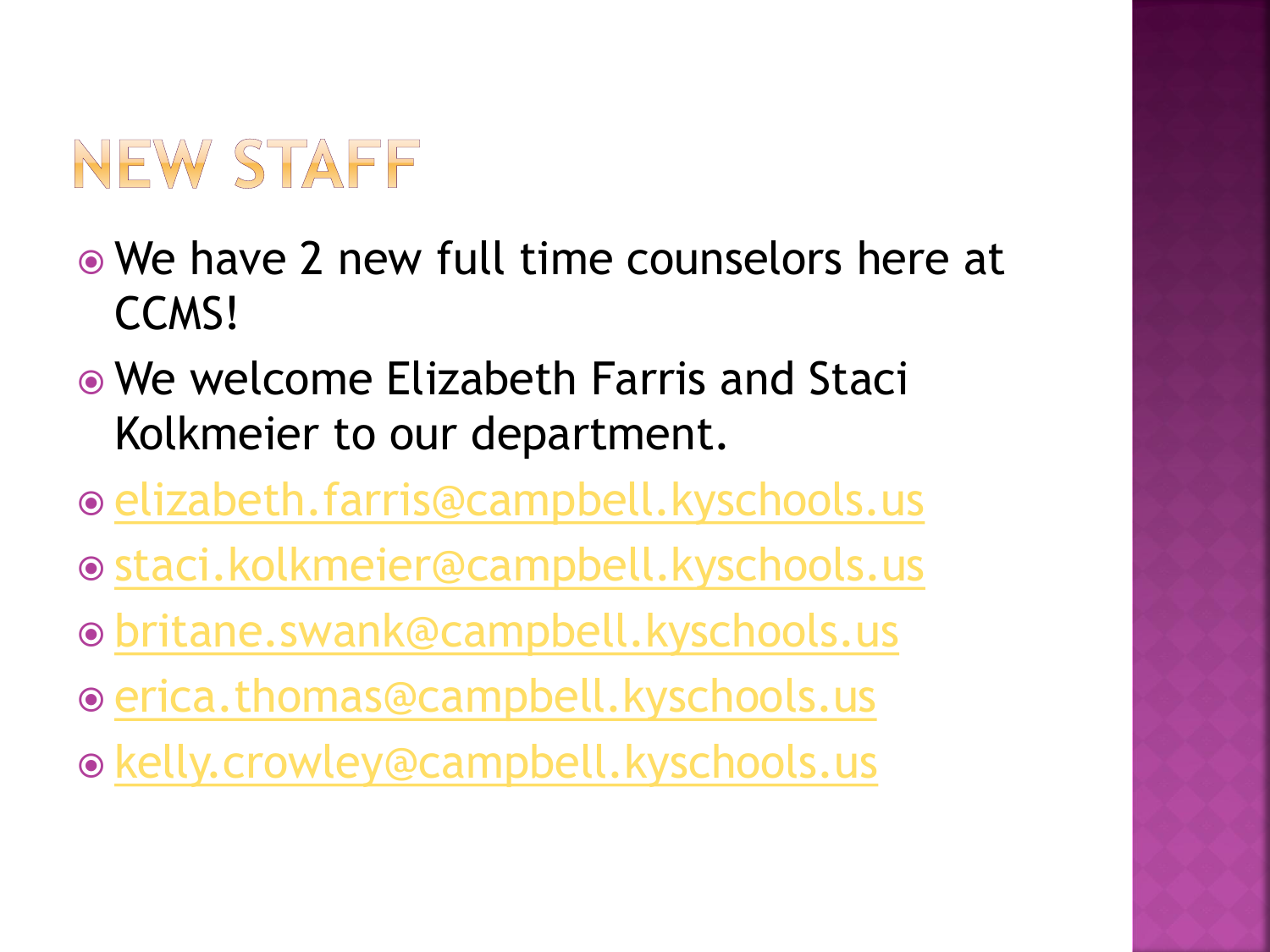#### DEPARTMENT CHANGES

- <sup>● 6th</sup> Grade
- **•** Britane Swank
	- **Students with A-L**
- **Staci Kolkmeier** 
	- Students with M-Z
- 7<sup>th</sup> and 8<sup>th</sup> Grade
- Elizabeth Farris
	- **Beginning of** alphabet
- **■** Erica Thomas
	- **Middle of alphabet**
- Kelly Crowley
	- **End of alphabet**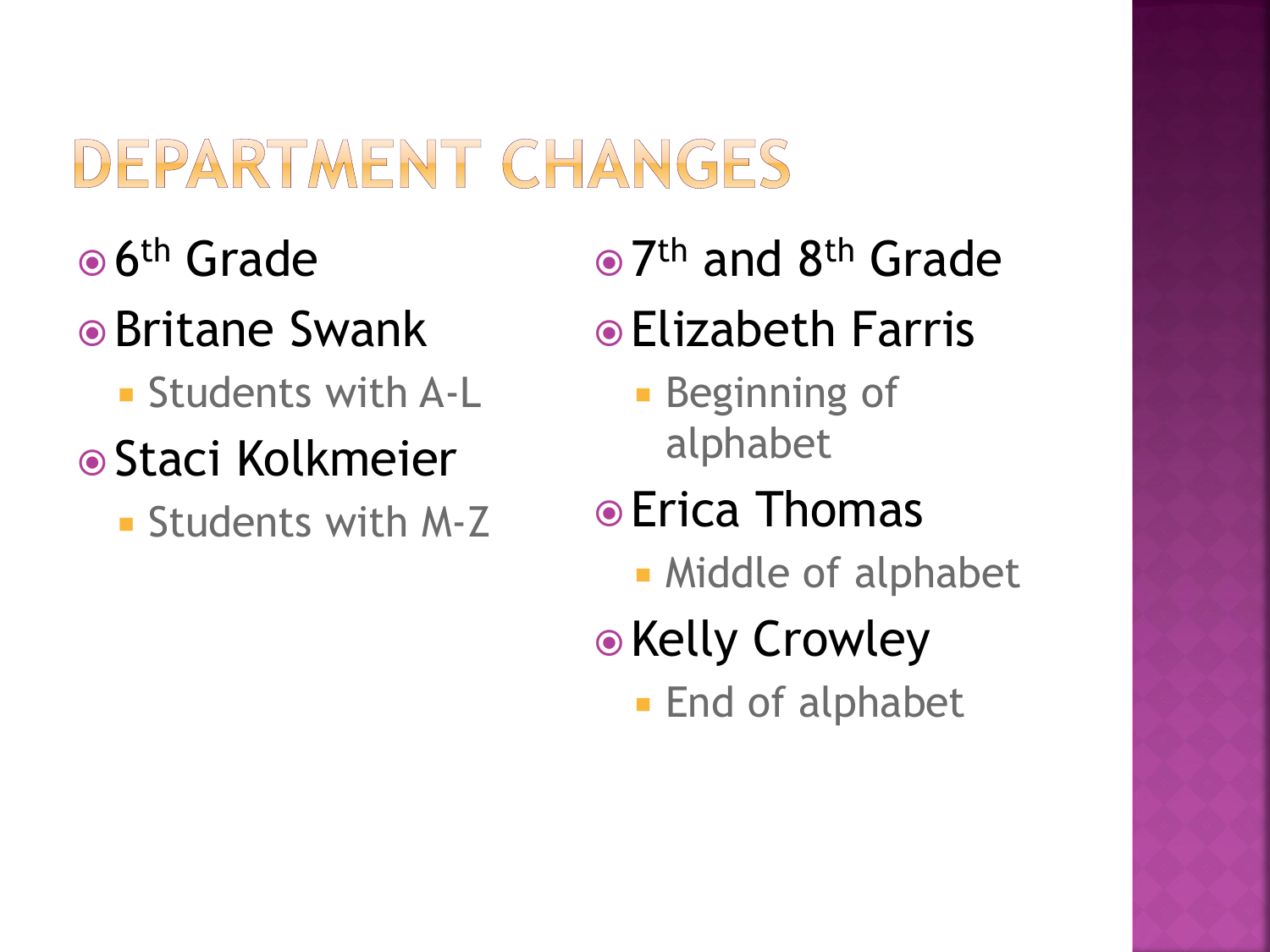# RAMP OVERVIEW AND UPDATE

- We applied for RAMP on October 3rd!!!!!
- ASCA will notify us in January 2015 if we achieved certification.
- 12 part application:
	- **N** Vision
	- **Mission**
	- Goals
	- **ASCA Standards Alignment**
	- **Advisory Council**
	- **Annual Agreements**
	- **Calendars**
	- **School Counseling Core Curriculum**
	- **Core Curriculum Results Report**
	- **Small Group Responsive Services and Results**
	- **Closing the Gap Results**
	- **Program Evaluation Reflection**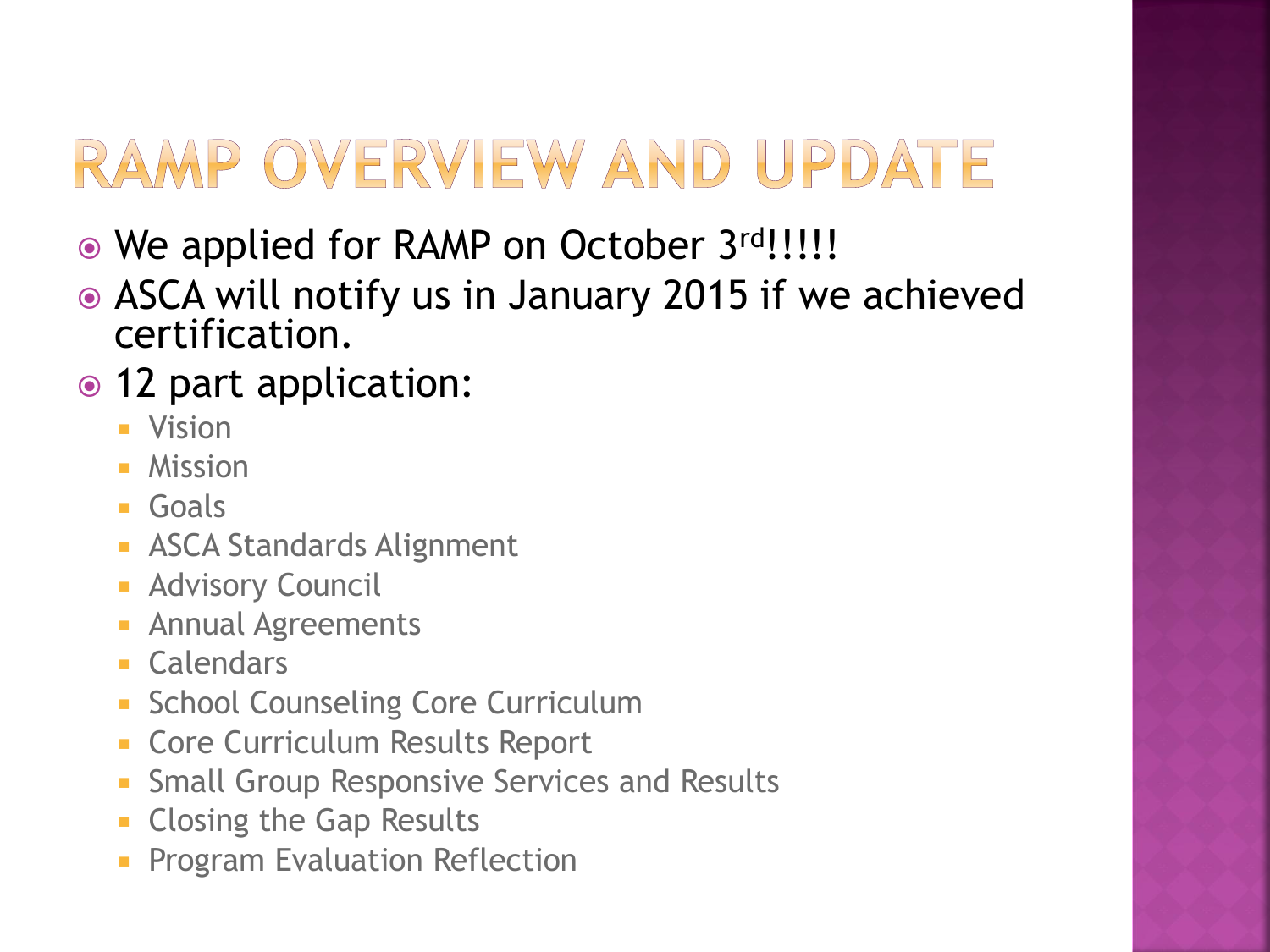

- A CCHS Student helped us to make a video to submit for admission to tell the RAMP review committee all about the CCMS Counseling Department
	- **E [CCMS RAMP Video](E:/RAMP/Ready to Upload/CCMS RAMP (1).wmv)**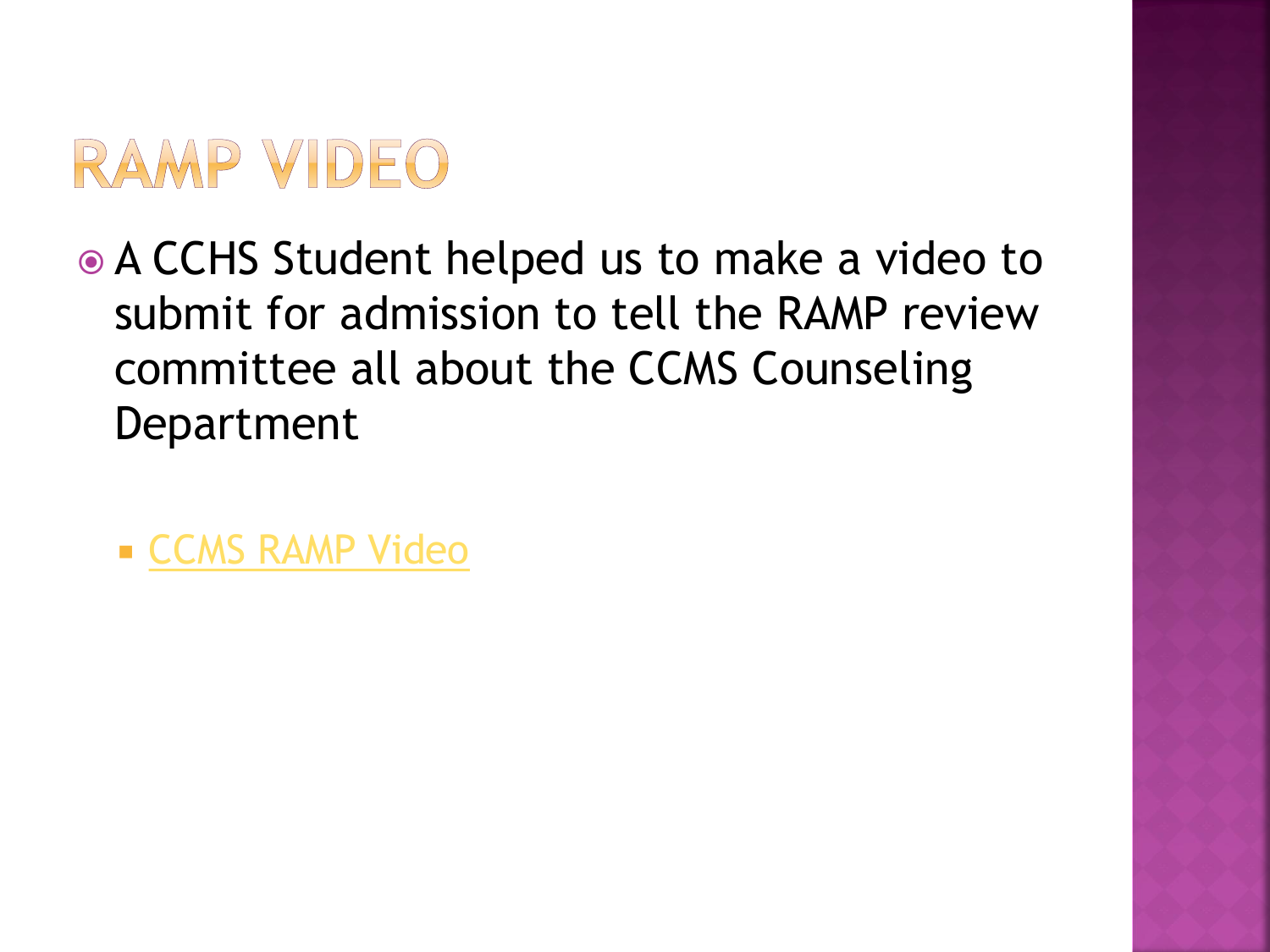#### PEAK AWARD

- As a district, we have applied for a PEAK Award for our student support services offered.
	- **Evidence-Based Counseling Model**
	- **Individual Counseling**
	- **Student Success Skills**
	- **Second Step**
	- **Use of Gallup Poll**
- We submitted a letter from a teacher and student at CCMS to tell the committee about how the counseling department impacts academic achievement as a whole and on the student level.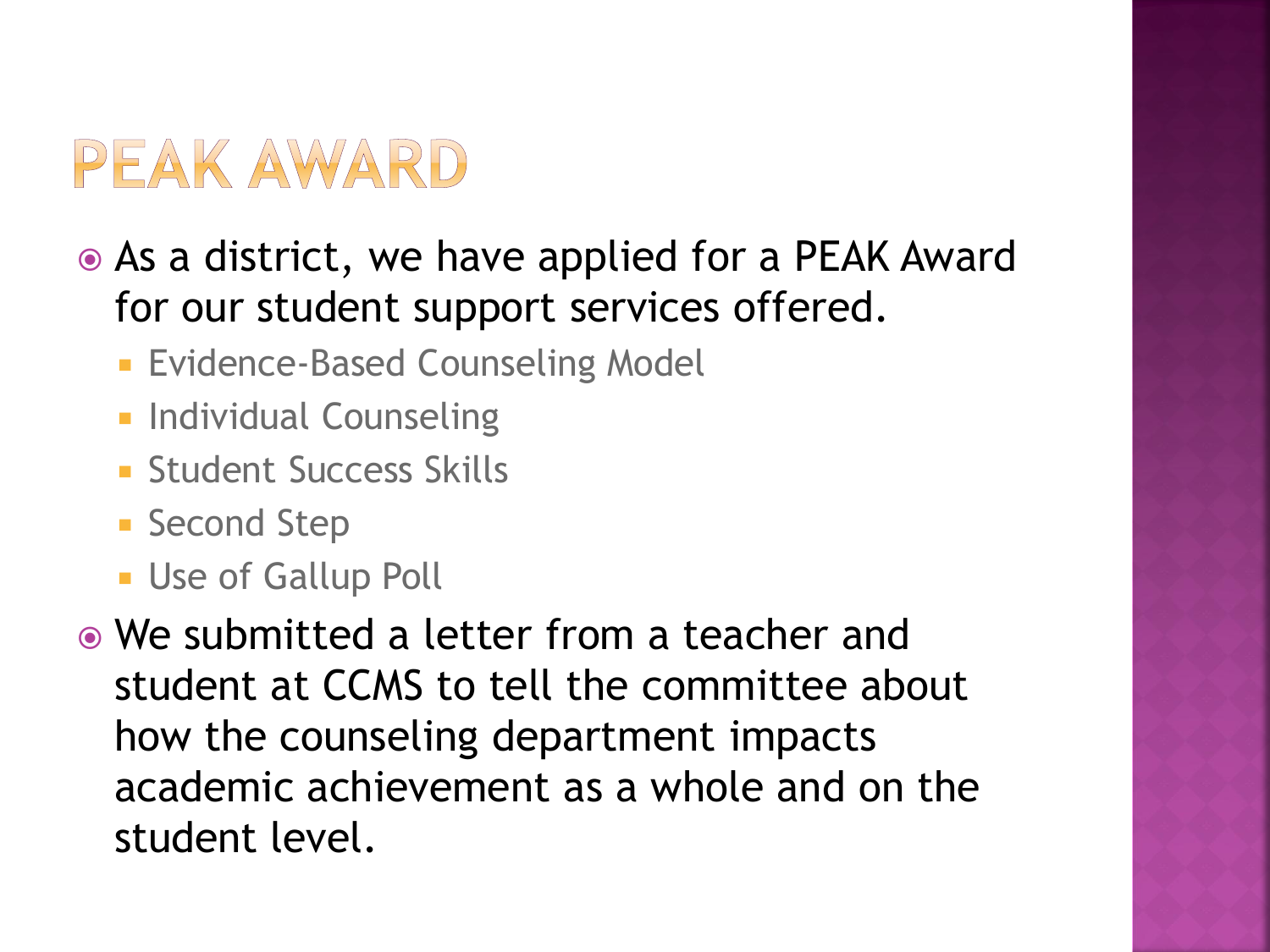# WHAT'S BEEN HAPPENING IN 2014-2015

- <sup>● 6th</sup> Grade Camp Camel
- Second Step Lessons
- ⊙ CLC
- RtI Tier 2 Groups
	- **Attendance**
	- **Behavior**
	- **Gallup**
- **◎ Explore** 
	- 8<sup>th</sup> Grade took test on Sept. 23-24
	- **Results back within a few weeks**
- GAIN-SS Screener
	- **Behavioral screeners have been completed.**
	- We are partnering with North Key on this initiative.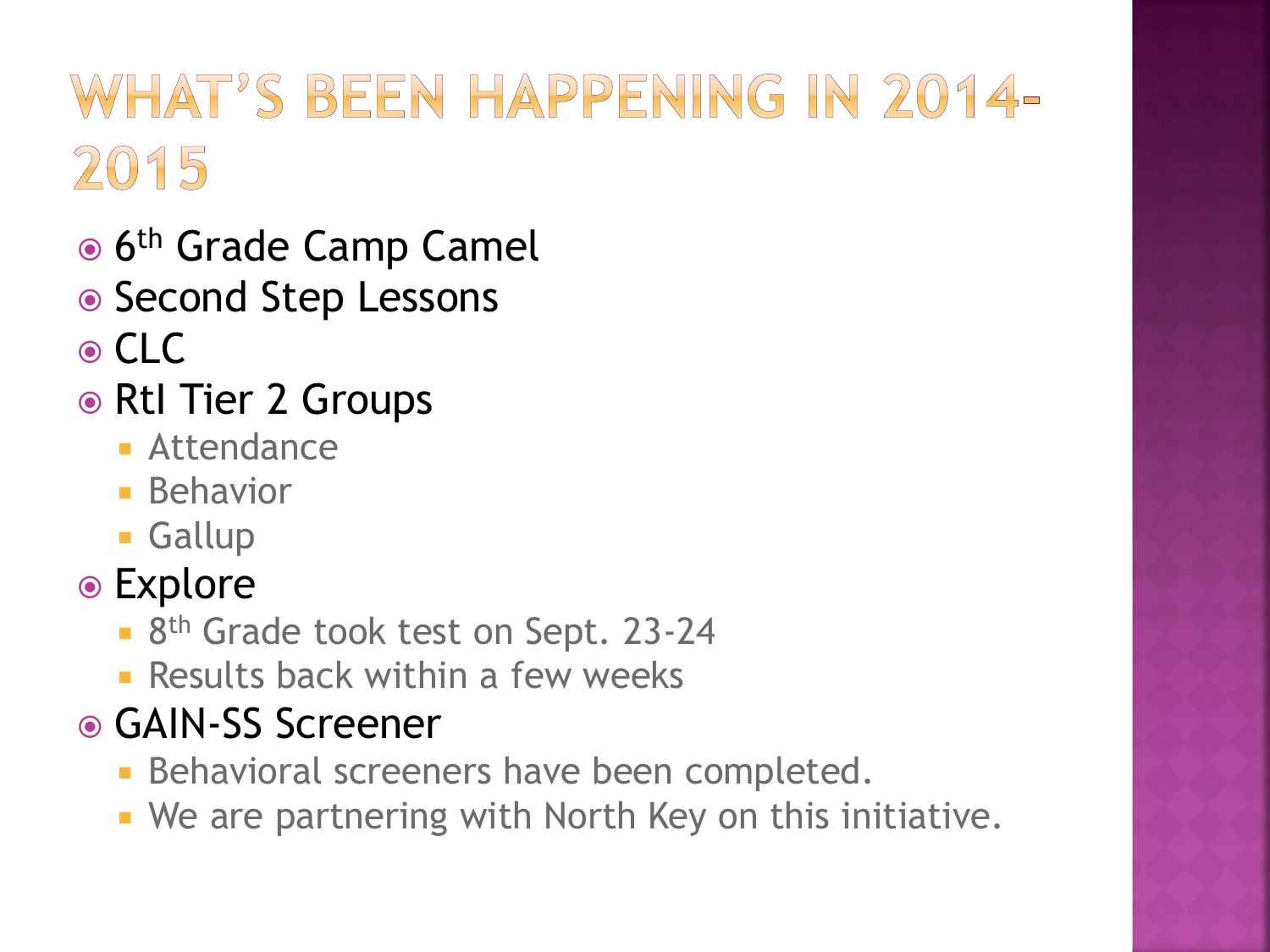# WHAT'S NEXT FOR 2014-2015

- 6<sup>th</sup> and 8<sup>th</sup> grade students taking KIP survey
	- **Drug/Alcohol survey; next week through ELA**
- Gallup Poll
	- **November**
- New Round of Groups
	- **Possible additional topics**
- Individual Learning Plans (ILPs)
	- **Getting started soon**
- Duke TIP Program
	- **Naiting for K-PREP and MAP scores**
- Operation Preparation
	- **March**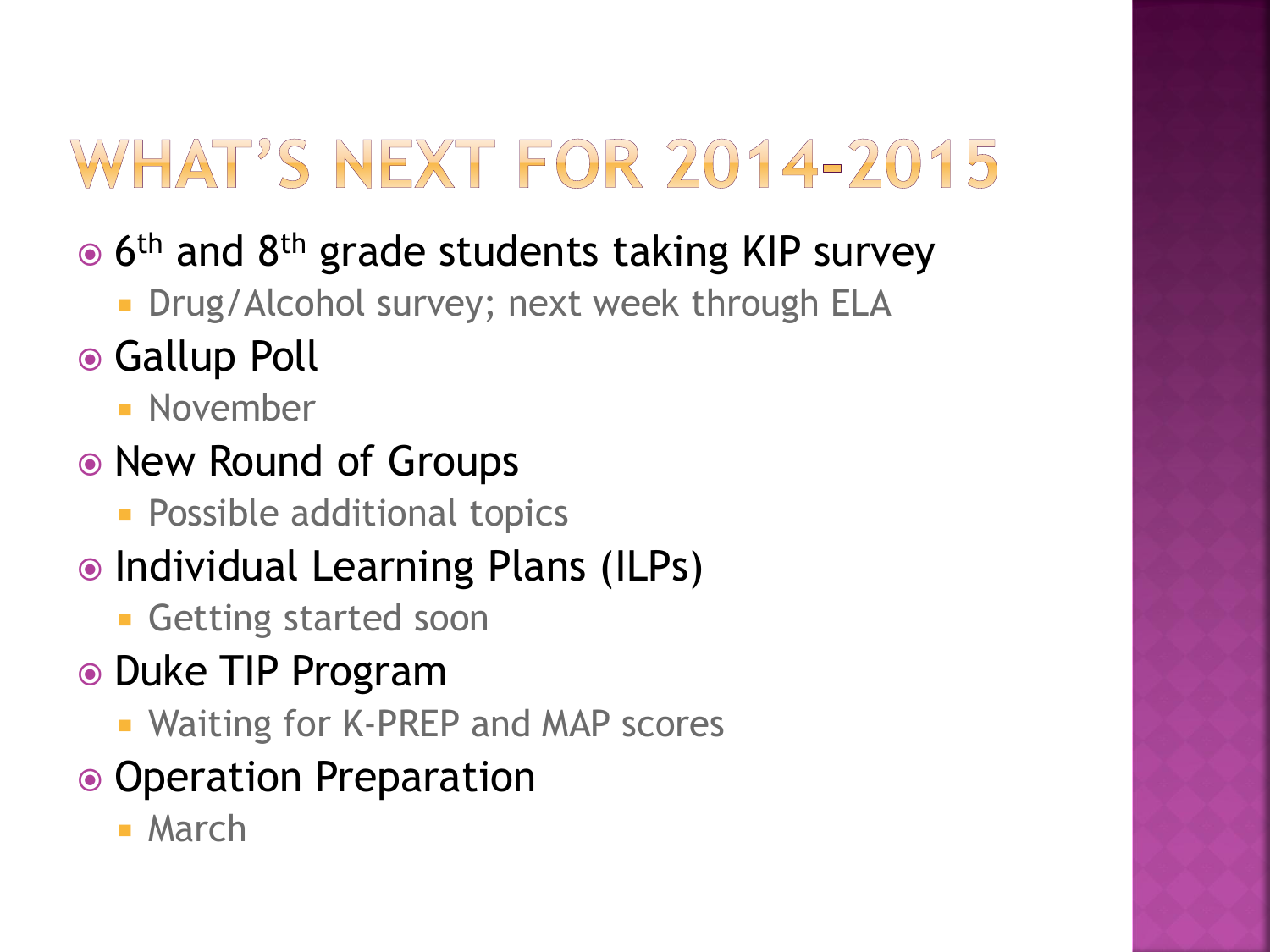# $CHC$

- In 2013-2014, we introduced Camel Learning Communities (CLCs) to CCMS.
- During this time, all certified staff implements curriculum lessons on topics such as:
	- **Bullying**
	- **Emotion Management**
	- **Substance Use**
	- **Digital Safety**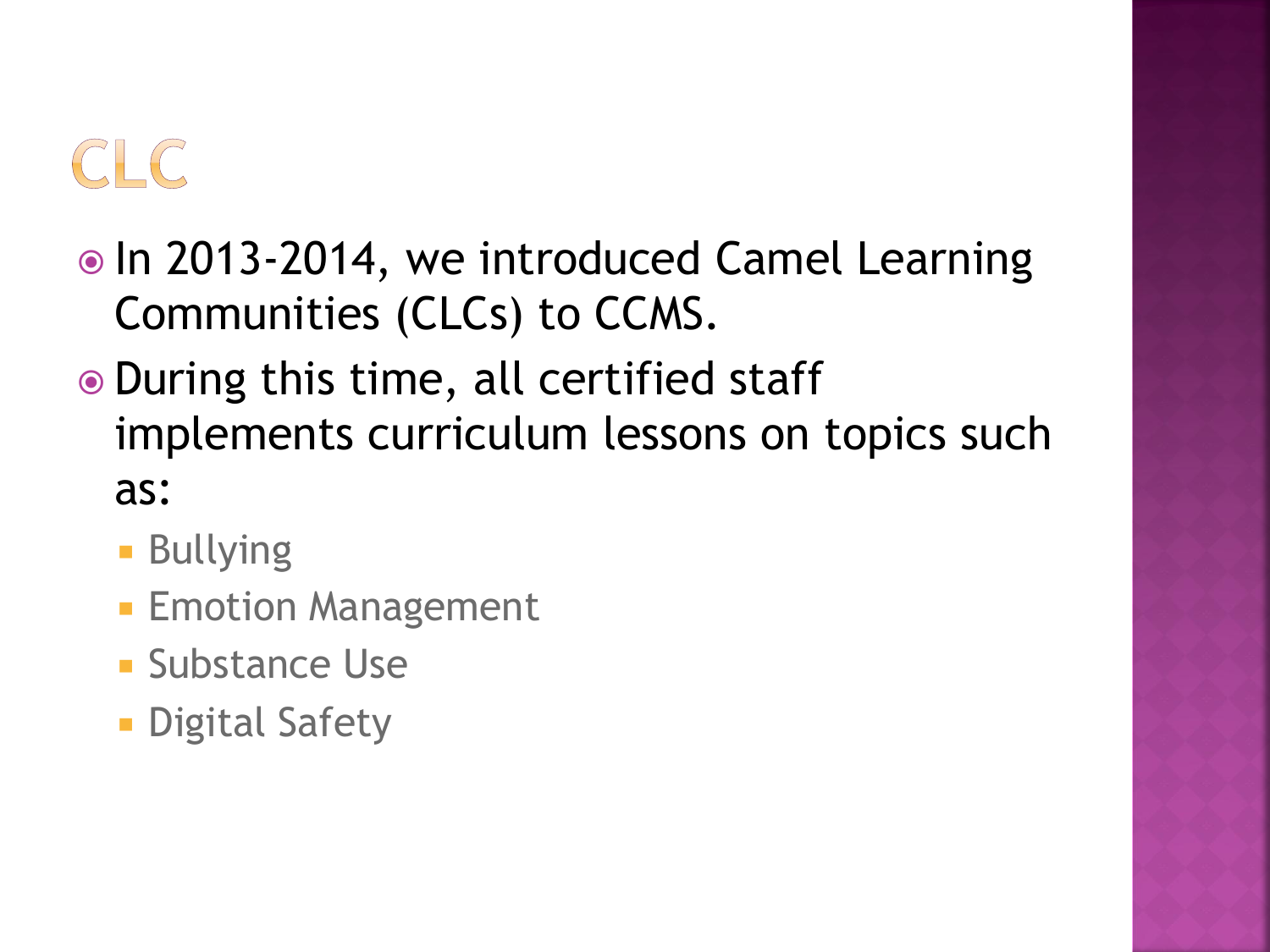#### STUDENT SUCCESS SKILLS UPDATE

- During CLC, Student Success Skills curriculum is also implemented.
- Feedback from teachers and students indicated change was needed to SSS.
- Teachers, counselors, and administrators met in the summer to revise the lessons.
- New and improved SSS is being implemented this year.

Now:

- **New activities more** appropriate for middle school students
- **6th, 7th, and 8th grade** have grade level specific curriculums.
	- **o** Social Skills
	- **o** Learning Skills
	- o Self-Management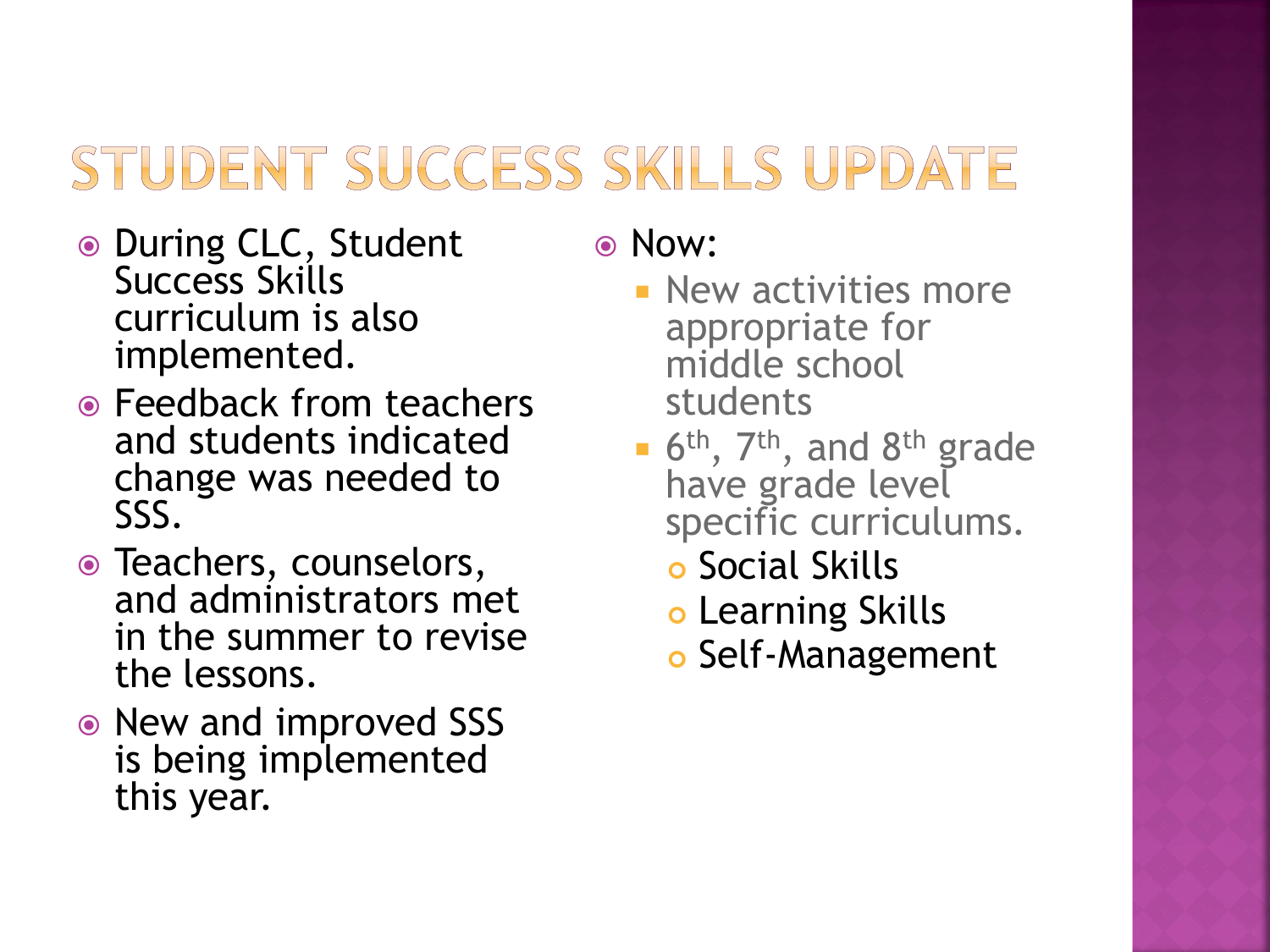### CCMS K-PREP RESULTS

- As a district, Campbell County Schools are in the 96<sup>th</sup> percentile, classifying us as a Distinguished District.
- At CCMS, we had an overall 11% increase in our K-PREP scores!!!!
- Also, we raised our GAP score by 7% in 2013- 2014!!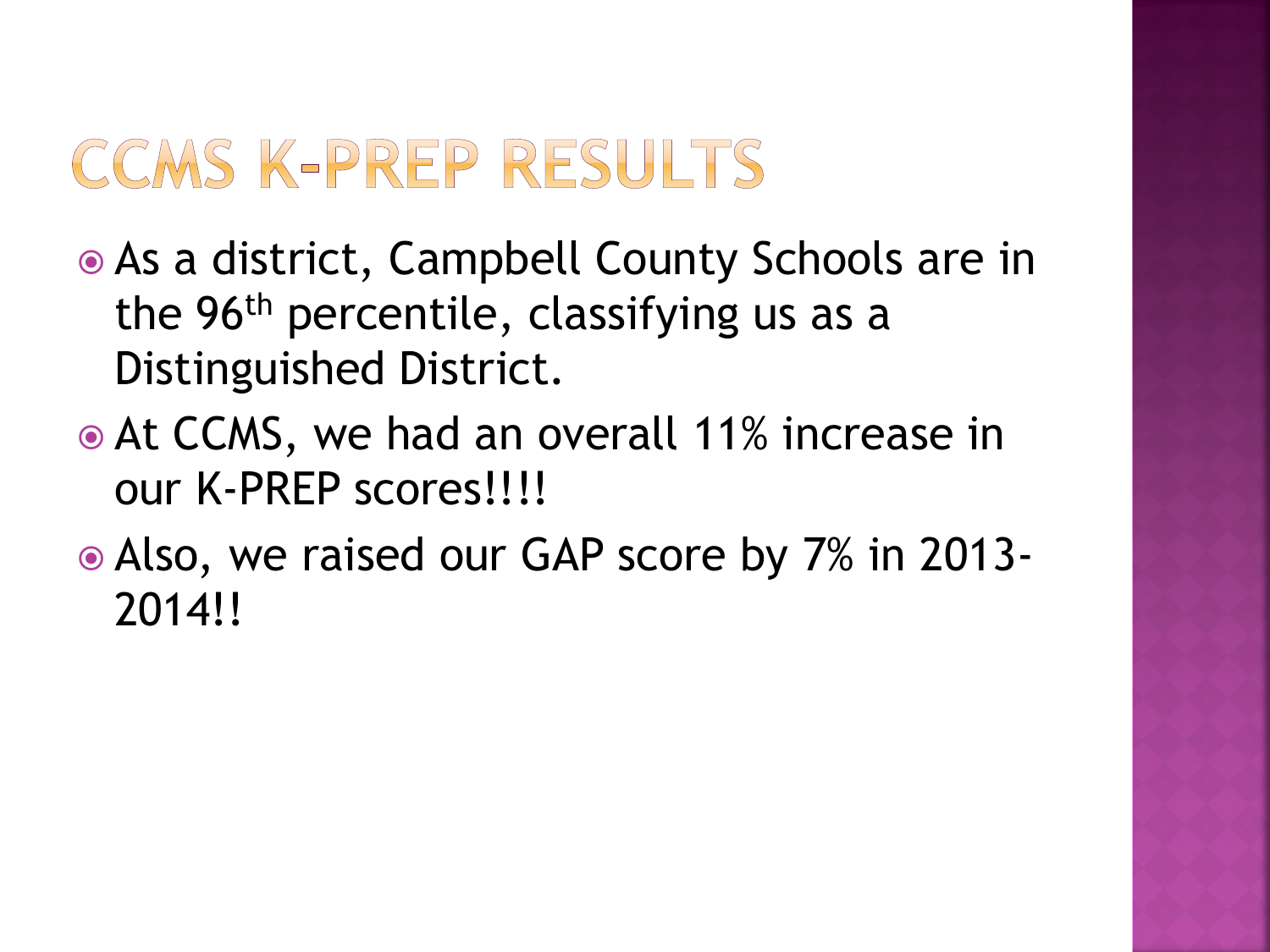#### **Percentage of Proficient/Distinguished Students**

| Reading               | $2011 - 2012$ | All<br><b>Students</b><br>2012 - 2013 | 2013 - 2014 |
|-----------------------|---------------|---------------------------------------|-------------|
| 6 <sup>th</sup> Grade | 52.6          | 53.9                                  | 67.7        |
| 7 <sup>th</sup> Grade | 50.2          | 62.9                                  | 60.8        |
| 8 <sup>th</sup> Grade | 52.6          | 56.1                                  | 58.9        |
|                       | 2011 - 2012   | <b>GAP</b><br>$2012 - 2013$           | 2013 - 2014 |
| 6 <sup>th</sup> Grade | 37.5          | 37.2                                  |             |
| 7 <sup>th</sup> Grade | 29.8          | 49.5                                  |             |
| 8 <sup>th</sup> Grade | 33.7<br>33.67 | 37.5<br>41.4                          | 48.5        |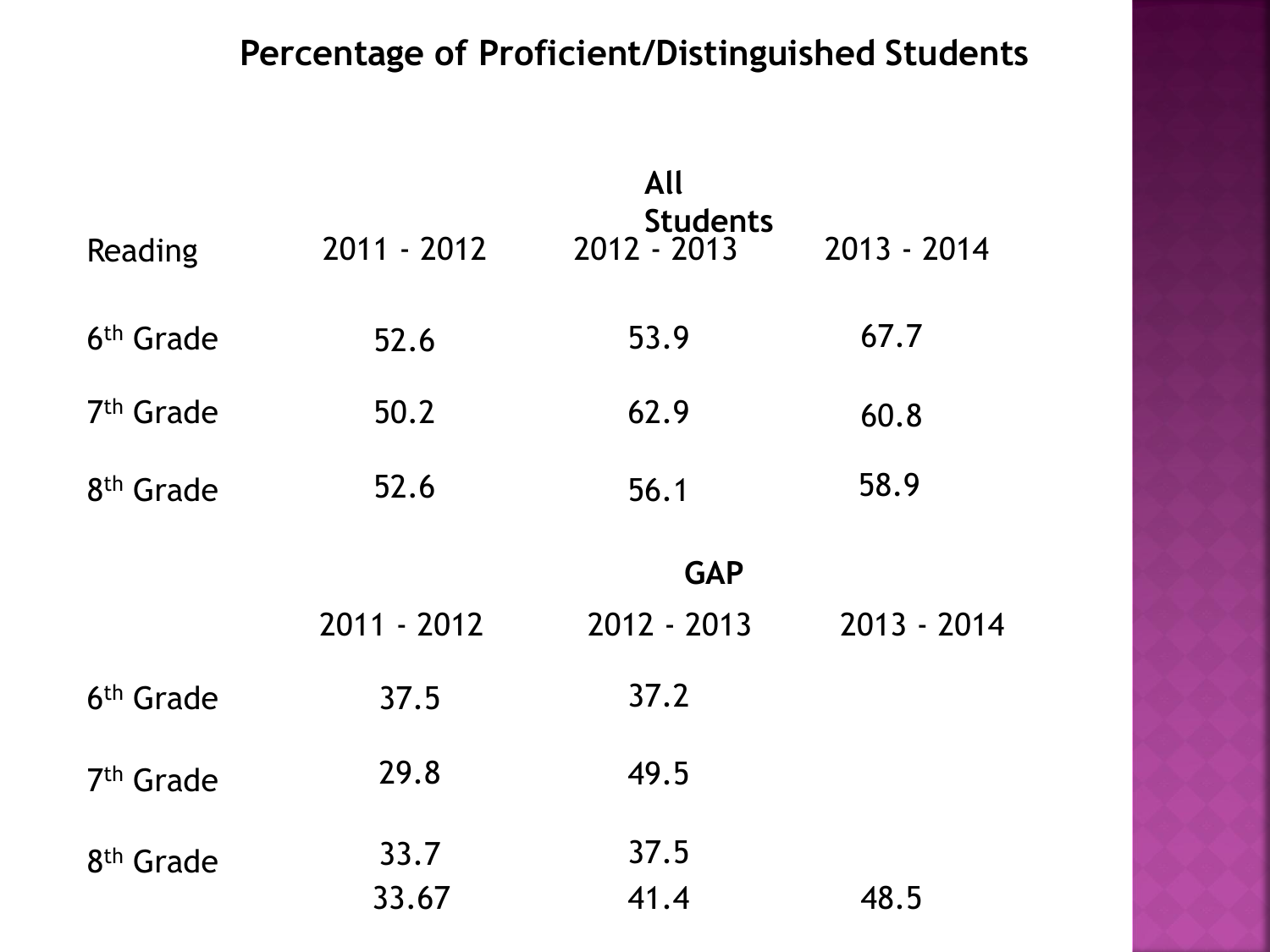# **CCMS went from 77th percentile to 88th percentile!!!**

**We are a Proficient/Progressing School!**